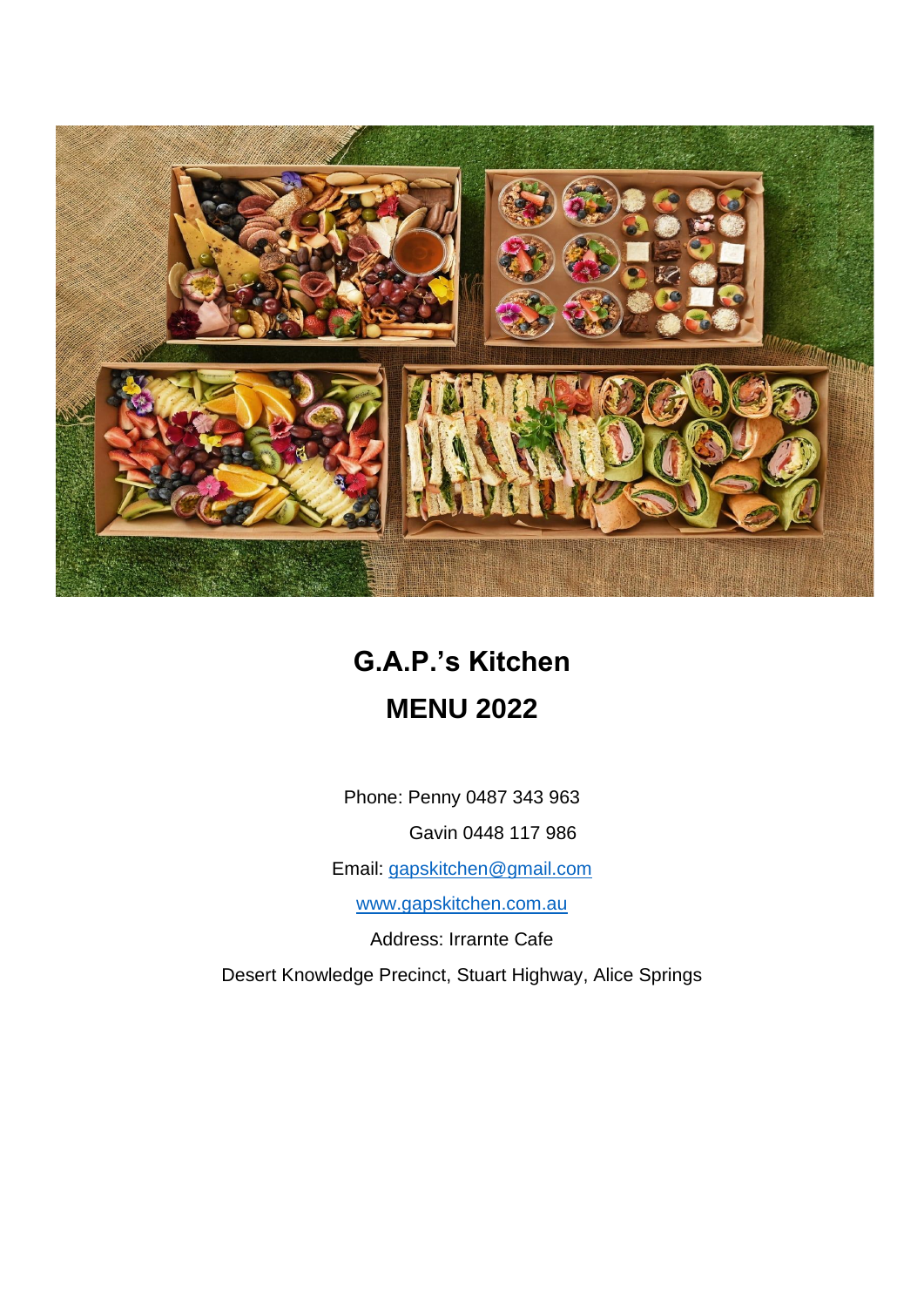

# **Quoted prices are inclusive of GST and are subject to change without notice**.

## **HOW TO ORDER:**

**Phone:** Penny 0487 343 963 or Gavin 0448 117 986

**Email:** gapskitchen@gmail.com

Please contact if no confirmation is received within 24 hours. Please order at least 48 hours in advance where possible. Orders placed with less than 24 hours' notice – short lead – may incur a 25% surcharge.

## **Cancellation Fees:**

24 hours before – 50% payment required. - On the day – full payment required.

Increase in numbers and special dietary requirements cannot be guaranteed unless we are given at least 24 hours' notice. Dietary requirements may incur an extra charge.

#### **Payment:**

Full payment is required 48 hours before delivery unless credit arrangements have been made prior.

All accounts to be paid within 7 days of issue.

A 2.5% levy for payments made by credit card. Bankcard, MasterCard & Visa accepted.

Electronic funds transfer details can be found at the bottom of the invoice. Please send an accompanying remittance advice with any bank deposits.

#### **Delivery:**

All orders may be picked up or delivered between 8 am and 4.00 pm Monday to Friday. Early morning, evening, Saturday, or Sunday pickups/deliveries may be arranged by appointment.

No minimum order Monday – Friday 9 am to 4 pm for \$18.50 delivery **within town precinct**. Before 9 am & after 4 pm or on Saturday and Sunday delivery price by negotiation, starting at \$38*.*

#### **Presentation:**

All food is presented in biodegradable boxes where possible.

Platters are available by request. A deposit of \$20 per platter will be held until all items are collected or returned clean. Any breakages or missing items will be charged. Please request at time of order.

Disposable biodegradable cutlery, plates & napkins are available for purchase.

## **Quoted prices are inclusive of GST and are subject to change without notice**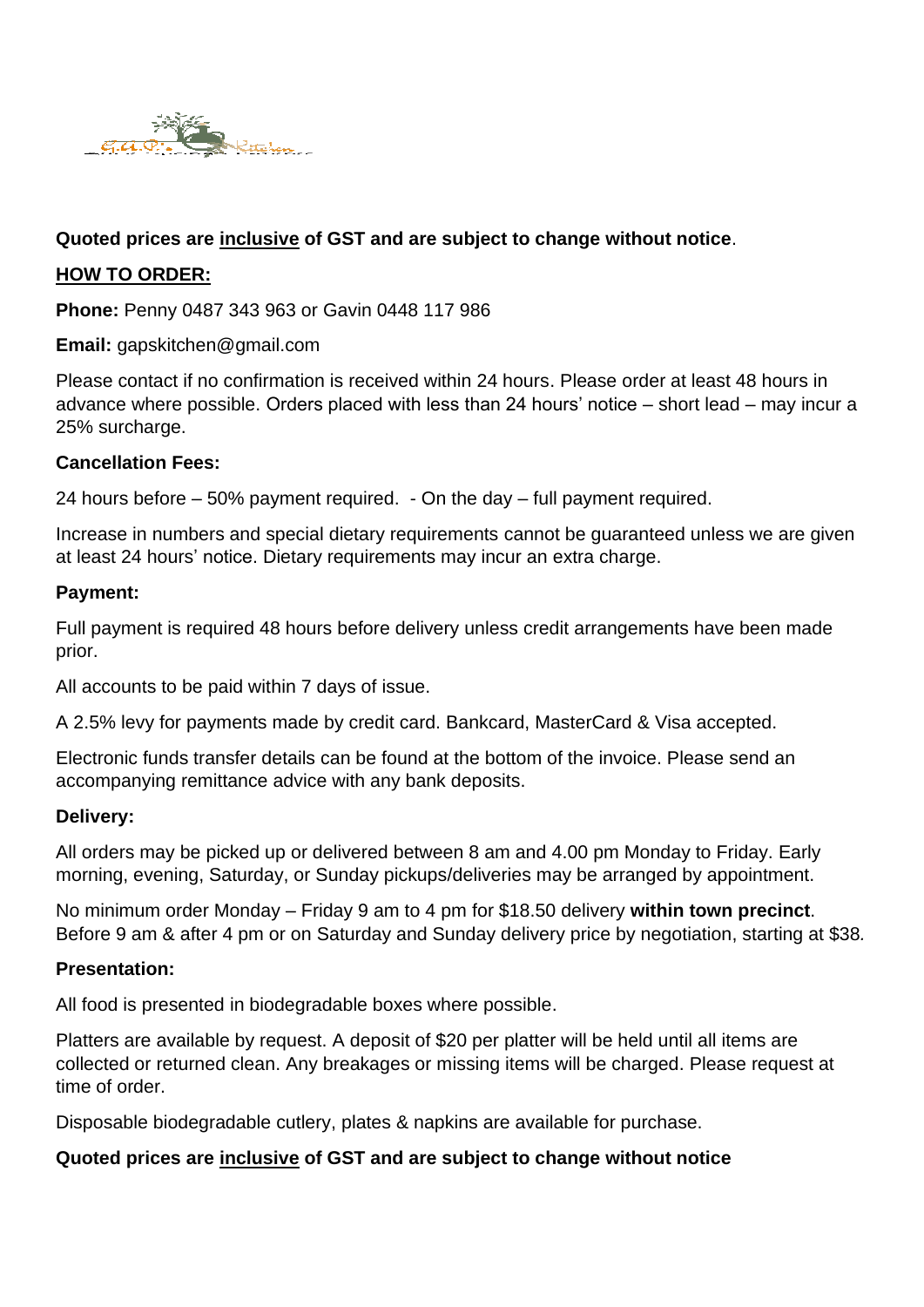

# **Breakfast Platters**

## **Bircher Muesli & Granola Platter**

**\$65 – (10 x individual pots)**

Bircher muesli, currants, almonds, shredded coconut, fresh strawberries & berry compote (5) House made granola, vanilla yoghurt, berry compote, coconut shards **\*contains nuts** (5)

**Breakfast Variety Platter - COLD**

## **\$150 – (30 pieces)**

Banana muffins (4) Whole Blueberry muffins (4) Goat's cheese, wilted kale & button mushroom frittata (8) House made granola with nuts, Greek yoghurt, berry compote, toasted coconut shards (6 individual pots) **\*contains nuts** Double smoked ham, cheese, sliced tomato, mixed leaf, seeded mustard Turkish (4) Smash avocado, marinated capsicum, tomato, Persian fetta, wild rocket on ciabatta (4)

**The Mixed Pastry Platter** 

**\$75 – (24 pieces)** Assorted mini muffins (12) Assorted mini fruit Danishes (12)

**Egg Cups (Muffins)** 

# **\$65 – (24 pieces)**

Bacon, mushrooms, tomatoes, parsley, cheese  $-$  (12 pieces)  $-$  (gf)

Tomato, kale mushrooms, cheese  $-$  (12 pieces)  $-$  (v, gf)

**Vegan option – 12 pieces - \$48 – (gf, vegan)**

# **Egg & Turkey Breakfast wrap platter**

# **\$90 – (10 pieces)**

fried eggs, grilled turkey, Swiss cheese, chives baby spinach in a flour tortilla.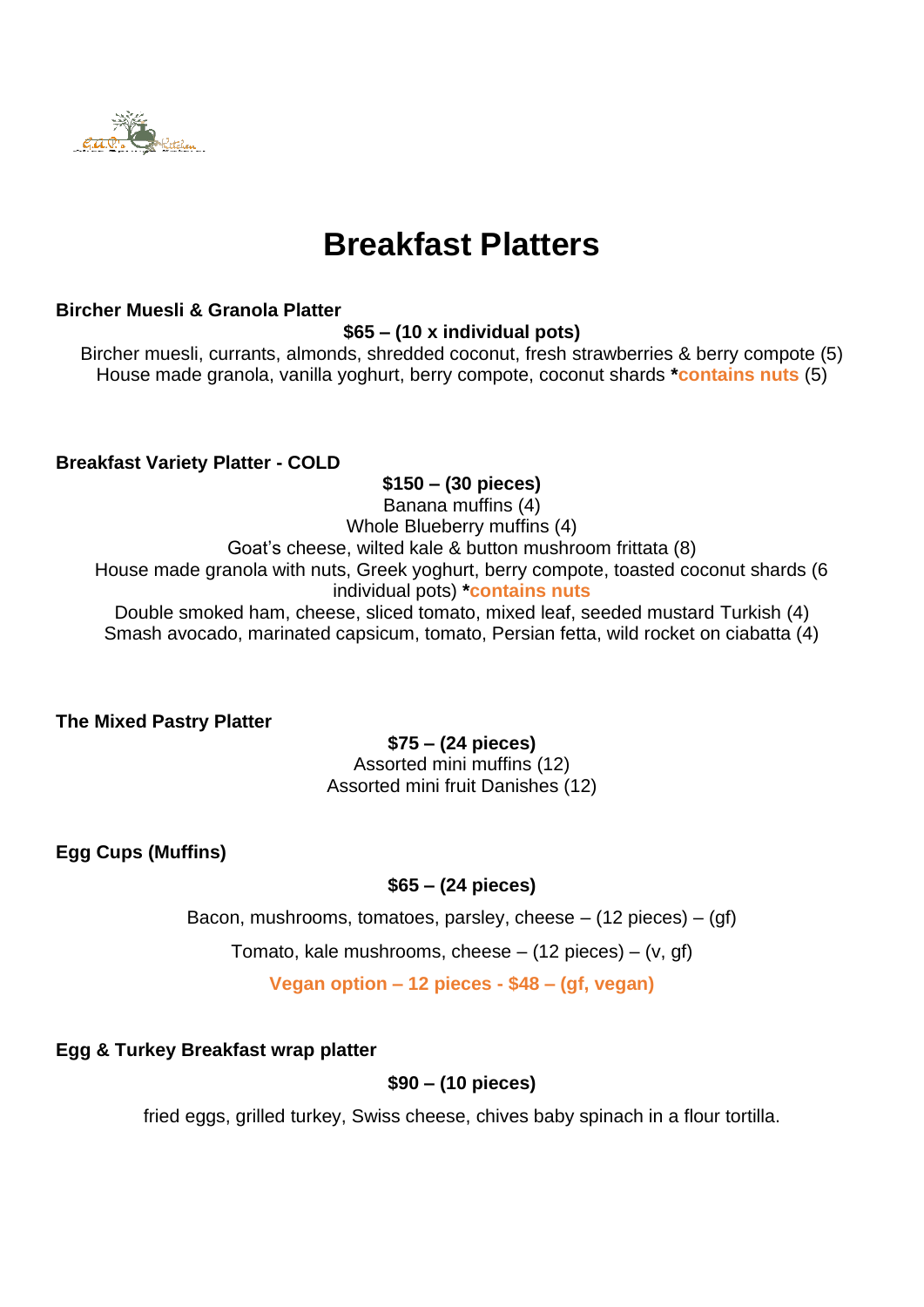

## **Breakfast Baguette Boat Platter - (BBB)**

#### **\$80 – (8 pieces)**

Grilled sausage pieces, cheddar cheese, parsley, dash of hot sauce cooked with a Scrambled egg mix in a baguette boat

## **Breakfast Variety Platter - HOT**

**\$90 – (9 pieces) – choose your fillings or get 3 of each**  Short cut bacon, scrambled egg & BBQ sauce on a mini milk bun Grilled chorizo, poached egg & tomato relish on Turkish bread Fried egg, wilted spinach, sliced tomato, avocado spread on a toasted English muffin

# **Morning & Afternoon Tea**

## **Homemade Scones**

Choice of - freshly baked scones with jam & cream, date scones with butter, cheese & chive scones with chutney or pumpkin & feta scones with chutney.

## **\$75 per platter (30 scones)**

**The Mixed Pastry Platter** 

**\$75 – (24 pieces)** Assorted mini muffins (12) Assorted mini fruit Danishes (12)

**Homemade Biscuits**

An assortment of house made biscuits.

**\$60 per platter (36 biscuits - 12 each of 3 varieties)**

#### **Mini Quiches**

Choice of quiche ham, leek, mushrooms V – kale, tomato, olives, feta. Served warm or cold.

## **\$90 per platter (30 pieces)**

**Vegan option – 12 pieces - \$45 Gluten free option – 12 pieces - \$45**

#### **Mini Pies**

House made mini pies & sausage rolls.

**\$80 per platter (30 pieces)**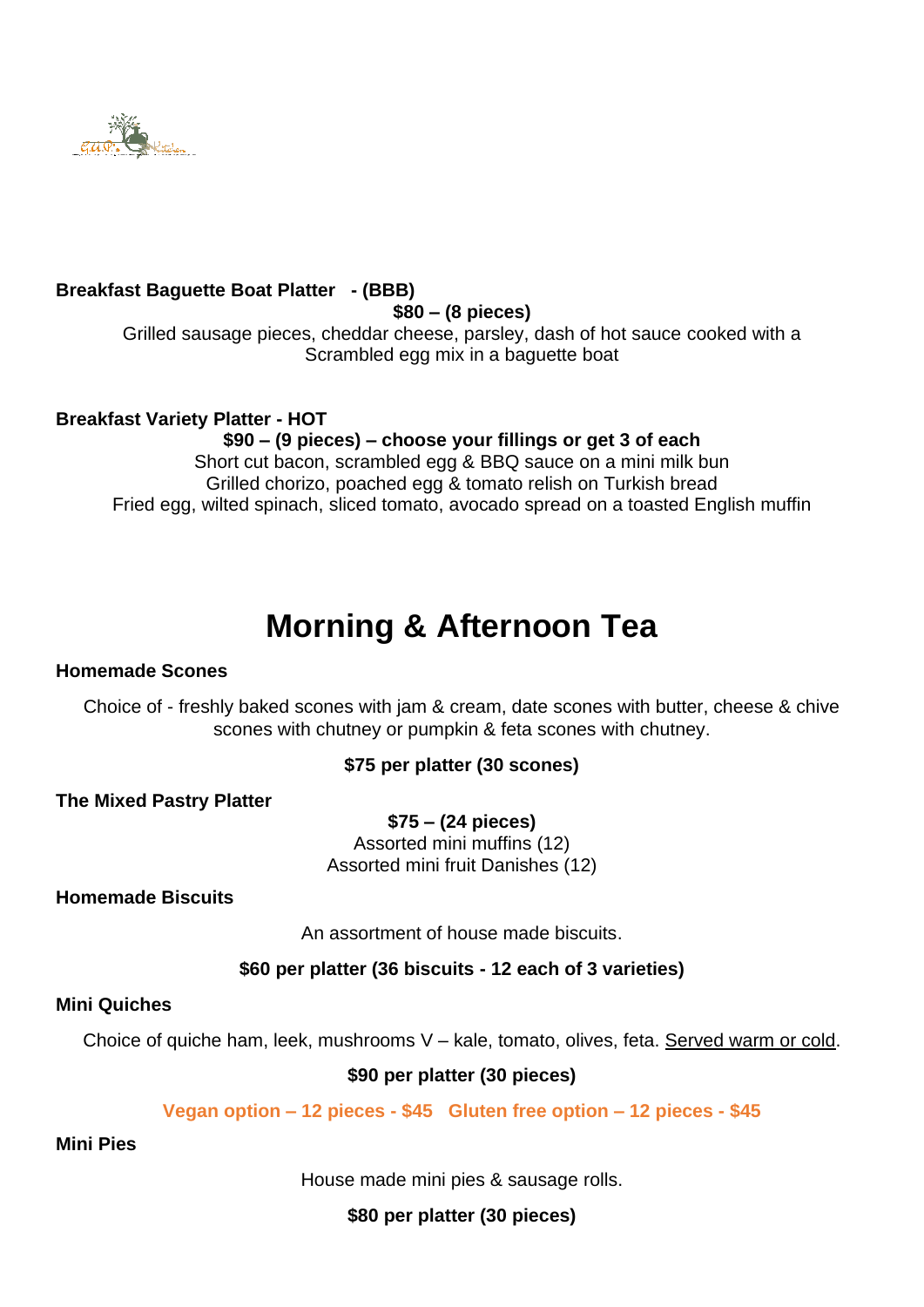

## **Mini Croissants**

Ham & cheese.

Poached egg, avocado, rocket - **V**

Marinated chicken, spinach,

## **\$85 per platter (20 pieces)**

**Fruit Muffins** 

Assorted fruit muffins.

## **\$75 per platter (24 pieces)**

#### **Fresh Fruit Platter**

A selection of seasonal fruits sliced & arranged on a disposable platter.

## **\$85 per platter (15 – 20 people)**

**Cup Cake Platter** 

Assorted flavours

## **\$75 per platter (24 pieces)**

**GF & Vegan Cup Cake Platter**

Assorted flavours

## **\$90 per platter (24 pieces)**

**GF & Vegan Scones**

Assorted sweet & savoury flavours

## **\$90 per platter (30 pieces)**

**GF & Vegan Fruit Muffins**

Assorted fruit muffins

## **\$90 per platter (24 pieces)**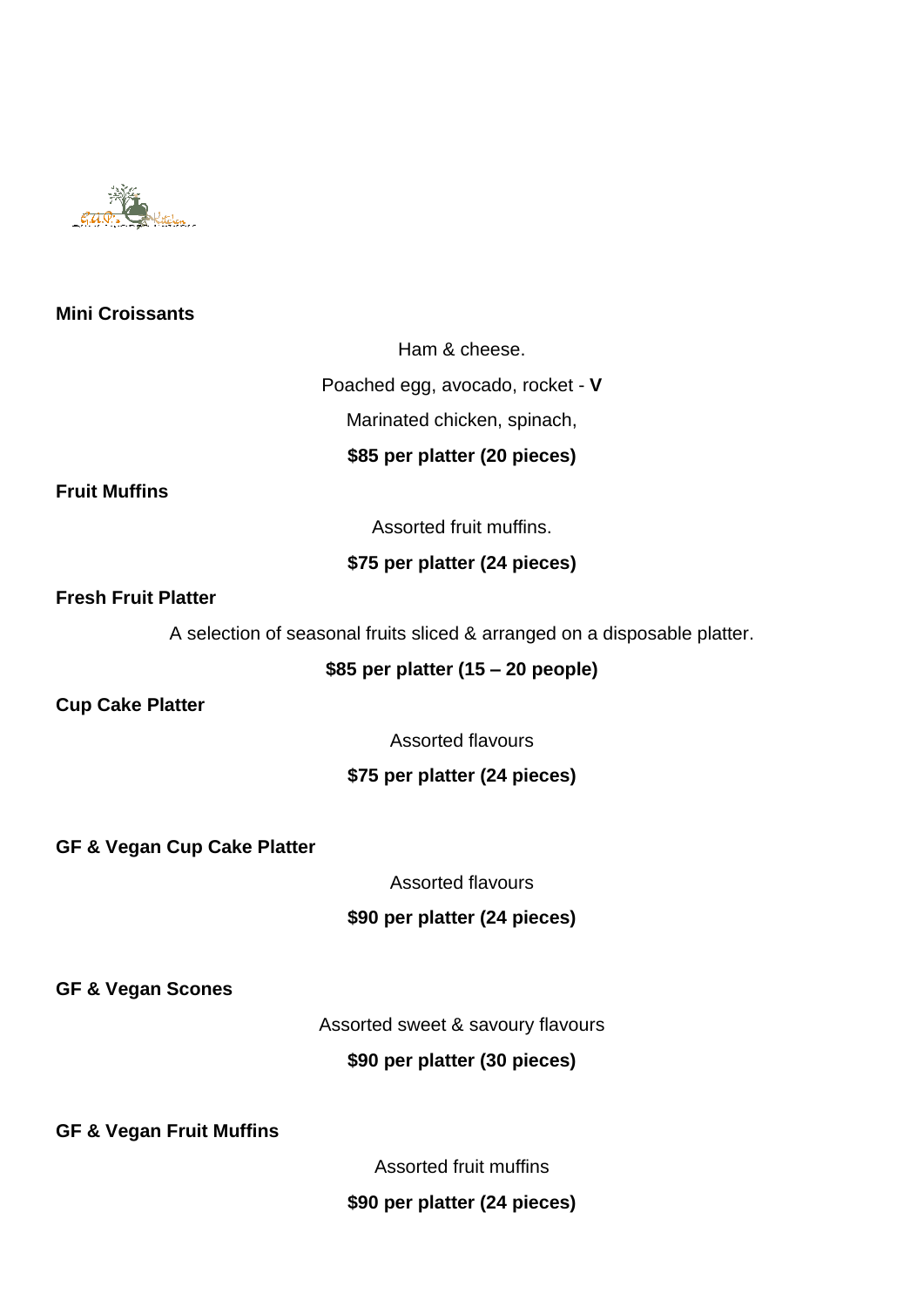

#### **Whole Cakes & Slices**

Raspberry & pear cake

Pumpkin & carrot cake

Banana, yoghurt & apple muffin cake

Carrot, almond & orange cage

Raspberry coconut slice

Chocolate & walnut brownie

Baked raspberry cheesecake slice

Lamington slice

Iced VoVo slice

Pineapple & raspberry frangipane slice

#### **\$65 each**

**Gluten-free &/or vegan cakes & slices**

Mud cake – gf

Lemon & blueberry cake – gf & vegan

Anzac slice – gf & vegan

Cranberry & oat slice – vegan

Carrot, date & walnut cake – gf & vegan

Cranberry & orange slice – vegan

Choc cherry slice – gf & vegan

Iced lemon shortbread slice – gf & vegan

Fruity seed slice – gf & vegan

## **\$75 each**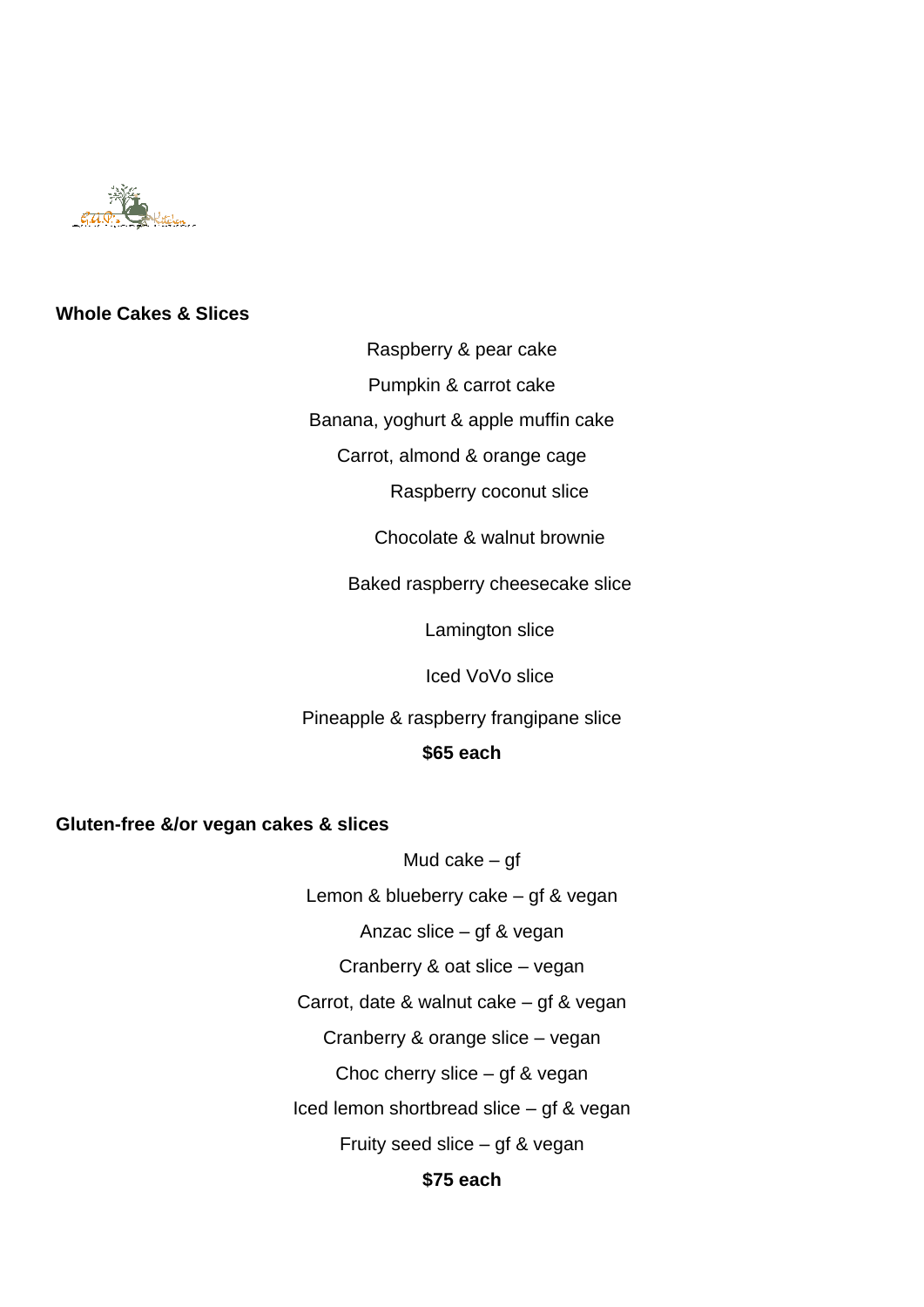

# **Platters**

# **The G.A. P's Classic Platter - finger sandwiches**

6 avocado W ham, tomatoes, & spring onions 6 smoked salmon W lemon butter 6 BBQ chicken, pesto, rocket, Roma tomatoes on brown bread 6 Turkey, spinach & cranberry sauce. 6 egg & mayonnaise sandwich with mixed leaves.

## **\$85 (30 pieces)**

## **Ciabatta Platter Mini & cold**

Double smoked ham, sliced tomato, Swiss cheese, mixed leaf, seeded mustard (5) Smashed avocado, tomato, Persian fetta, wild rocket (v) (5) Roasted vegetables, marinated capsicum, hummus, baby spinach (v) (5) **\$120 (15 pieces)**

## **Fresh Fruit Platter**

A selection of seasonal fruits sliced & arranged on a disposable platter

## **\$85 per platter (15 – 20 people)**

## **Fresh Fruit & Cheese Platter**

A selection of Australian gourmet cheeses cut ready to eat garnished W fresh fruit, dried fruits and nuts. Served with water crackers.

## **\$86 per small platter (8 – 10 people)**

## **\$96 per large platter (15 – 20 people)**

## **Add \$6 for gluten free crackers.**

## **Homemade Dip Platter**

Two homemade dips served with crackers & vegetable crudités.

## **\$80 (8 – 10 people)**

## **Add \$6 for gluten free crackers.**

# **Antipasto Platter**

A selection of cured meats, Australian cheese, marinated roasted vegetables & homemade dip. Served W a loaf of sliced fresh beer bread.

# **\$112 (10 – 15 people)**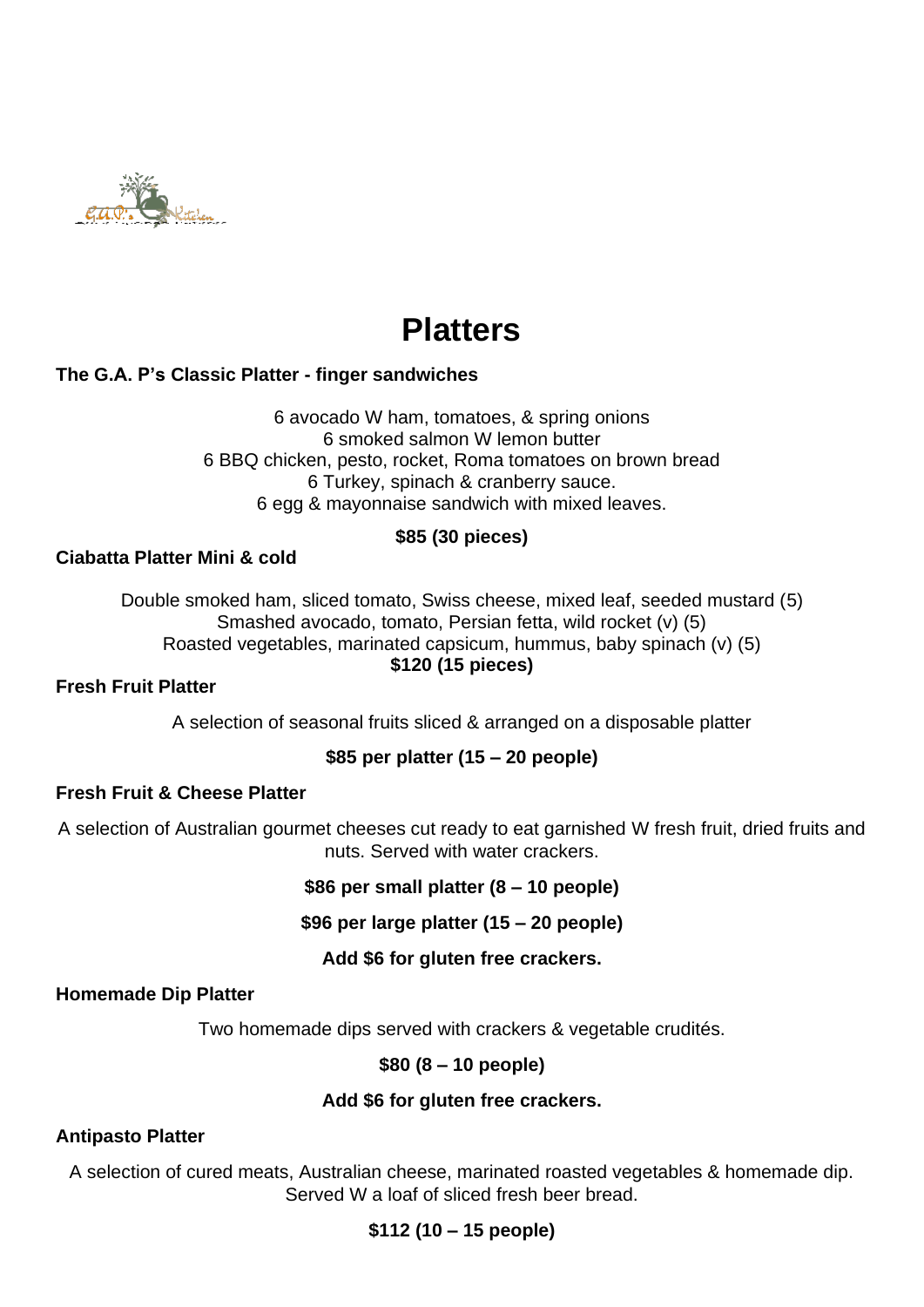

# **G.A. P's Snack Platter**

Rice crackers, corn chips, gourmet crackers, bread sticks, salted mixed nuts, dried fruits W 2 dips

## **\$70 (10 – 15 people)**

## **Cheese & Kabana Platter**

Sliced kabana & salami W cheddar cheese cubes served with a gourmet garden salad, baby cornichons, 2 dips & water crackers

## **\$90 (10 – 15 people)**

## **Add \$6 for gluten free crackers**

## **Archie's Deluxe Platter**

When you are finding it hard to decide – this platter has the works! Cheese & fresh fruit, dips, antipasto, crudites & crackers.

# **\$112 (10 – 15 people)**

## **Add \$6 for gluten free crackers.**

## **Cold Charcuterie Platter**

Cold roasted chicken wraps, shaved Virginia ham, corn beef, garden salad, potato salad, diced cheddar cheese & freshly baked beer bread W butter.

# **\$95 (serves 10)**

**Sushi Platter** 

Assorted hand rolled.

# **\$90 (50 pieces)**

# **The Panko Chicken Platter – On Turkish bread**

6 x Panko chicken schnitzel roll on Turkish bread filled with crisp panko chicken breast, our whole egg mayonnaise, lettuce, sliced tomato and tasty cheese

6 x Mexican panko chicken roll served on Turkish bread roll filled with crisp panko chicken & chipotle chilli coleslaw and mixed leaf.

# **\$140 (12 pieces)**

## **Mini Buffet**

.

Cold platter W sliced Virginia ham, roasted chicken wrap cured Meats, Greek mezza W a choice of one salad, beer bread & a fruit salad **\$26 per person (minimum 10 people)**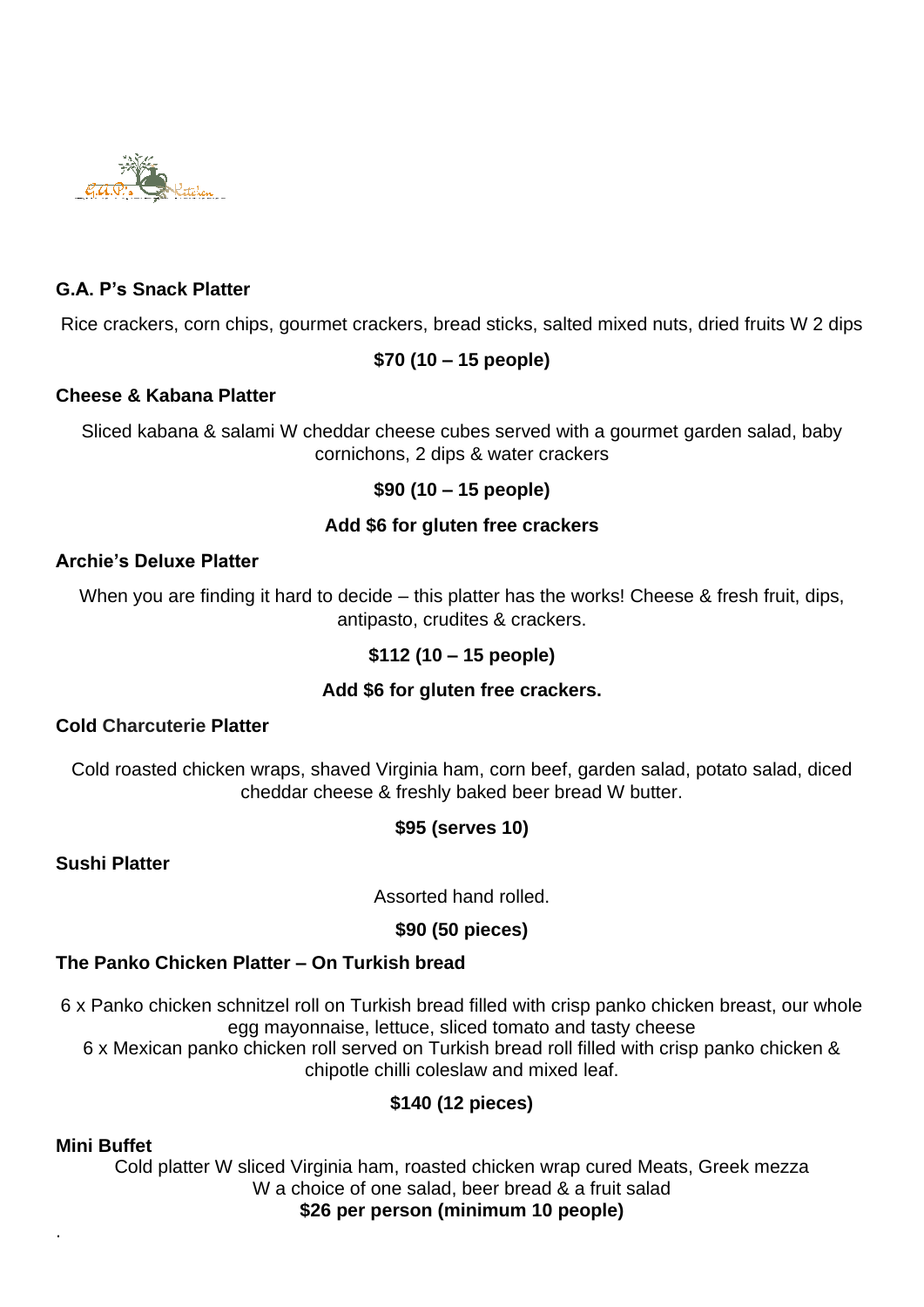

## **The Outback Platter**

# Our Famous Lamb & rosemary sausages (grilled & ready to enjoy) **\$85 per platter (24 pieces)**

Including fresh sliced white bread and tomato sauce to enjoy with your sausages

#### **BBQ beef short ribs**

Slowly cooked for 6hrs in our orange BBQ marinate served W coleslaw **\$95 per platter (24 pieces)**

#### **Vegan Platter #1**

#### Teriyaki tofu & vegetable skewer (gf vegan) **\$80 per platter, 24 pieces (add extras by the half dozen + \$20)** No need for cutlery when you have Teriyaki marinated tofu and seasonal vegetables on a stick.

#### **Vegan Platter #2**

Grilled vegetable & button mushroom skewers (gf vegan) **\$110 per platter, 24 pieces (add extras by the half dozen + \$28)**

#### **Slider Platter**

Mini brioche slider buns W pulled pork brisket BBQ sauce & spiced slaw. **\$130 per platter, 24 pieces (add extras by the half dozen + \$33)**

#### **Angus Burger Platter**

House made beef patties, W soft white bread rolls, garnishes & tomato relish (gf) **\$220 per platter (24 pieces)**

#### **Chicken wings Platter**

Oven baked marinated chicken wings W celery sticks and carrot sticks ranch dressing for dipping.

## **\$120 per platter (48 pieces)**

#### **Condiment platter**

Caramelized onions, assorted dinner rolls, and sliced bread, seeded mustard, tomato & BBQ

sauce

## **\$55 per platter (serves 24)**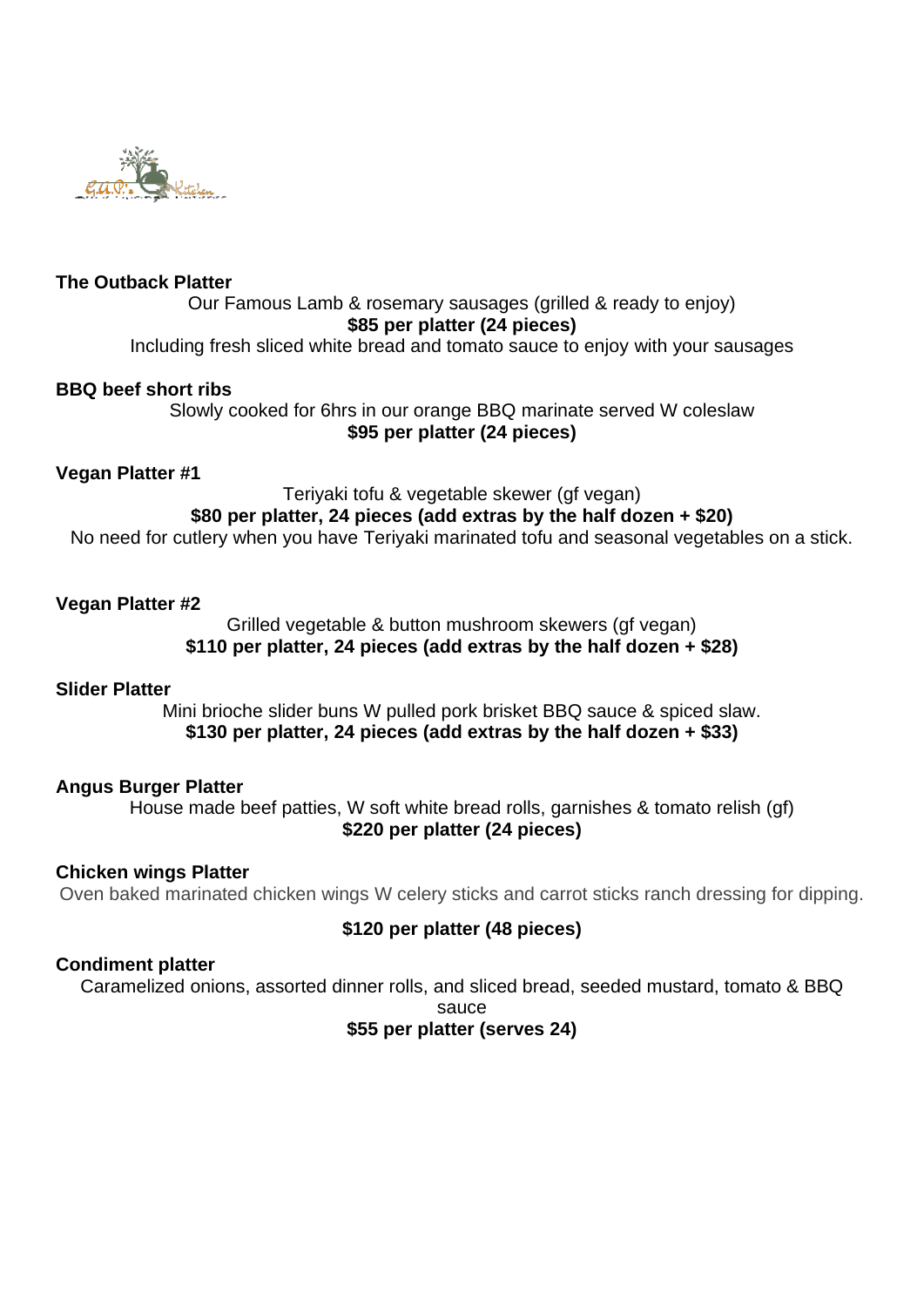

# **Light Lunch Menu**

# **Mixed sandwiches with multigrain, white & wholemeal breads**

# **Standard fillings**

- Roast Chicken mayonnaise
	- Shaved Virginia ham
- Roast beef or Corned beef
	- Egg mayonnaise **(v)**
- Tuna W finely diced Spanish onion & mayonnaise
	- Sliced cheese W snow pea sprouts **(v)**
- Sliced vegetable patty W avocado, snow pea sprouts & hummus with cucumber, lettuce, grated carrot, sliced tomato & marinated vegetables **(vegan)**

# **\$7.20 per sandwich (sandwiches can be cut into quarters & placed on a disposable platter or packed into individual sandwich boxes.)**

# **\$8.30 per Gluten Free sandwich**

# **\$8.00 per roll (rolls are cut in half & arranged on a disposable platter)**

**\$8.50 per baguette (baguette cut in half per portion & arranged on a disposable platter)**

# **\$8.80 per wrap (cut in half & arranged on a disposable platter)**

# **\$9.90 per Gluten Free wrap or roll (cut in half & arranged on a disposable platter)**

# **Gourmet fillings**

- Smoked salmon, red onion, cream cheese.
	- Chicken, bacon, & avocado
- Rueben W corned beef, Swiss cheese & Sauerkraut
	- Leg ham W caramelised onion & honey mustard
- Turkey breast W cranberry sauce, Avocado & Swiss cheese.

# **\$8.80 per sandwich / \$9.90 per roll / \$10.00 per baguette or wrap (add \$1 for gluten-free)**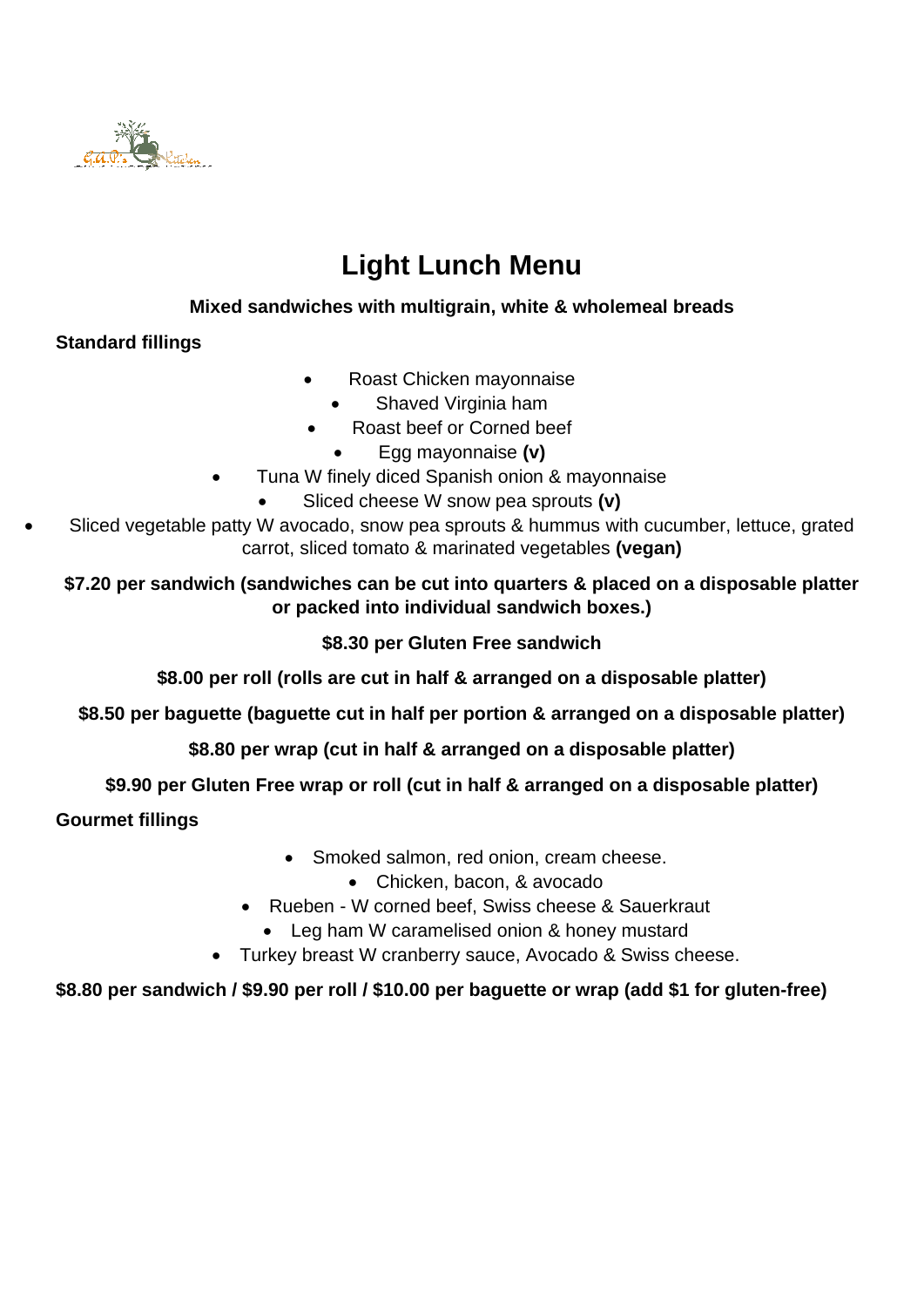

# **Light Lunch Menu**

# **Frittatas**

- Ham, wilted kale & onion
- Ratatouille W tomatoes, eggplant, red capsicums, onions (v)
	- Sweet potato, chive, semi-dried tomatoes (v)
	- Goat's cheese, wilted kale & button mushroom (v)
		- Spicy chorizo & semi-dried tomatoes & haloumi
			- Creamy chicken, sundried tomato & chives

**\$48 each (16 portions)**

# **(Frittata is gluten free & has a layered potato base)**

**Can be produced as individual frittatas or quiches W a tossed side salad - \$12.50**

**(Minimum 10 serves)**

# **\*\*\* VEGAN frittata \*\*\***

- Sweet potato & shallots
	- Mushroom & kale
- Red onion, cherry tomato & kalamata olive
	- Pumpkin & chive

# **\$55 each (16 portions)**

**(Frittata is gluten free & has a layered potato base)**

**Gourmet Pies** 

# **All pies are individuals served W a tossed side salad - \$12.50**

# **(Minimum 10 serves)**

Chicken, mushrooms & leek

Angus chunky beef

Butter chicken

Camel pie

Vegetarian shepherd's pie W lentils Topped W mash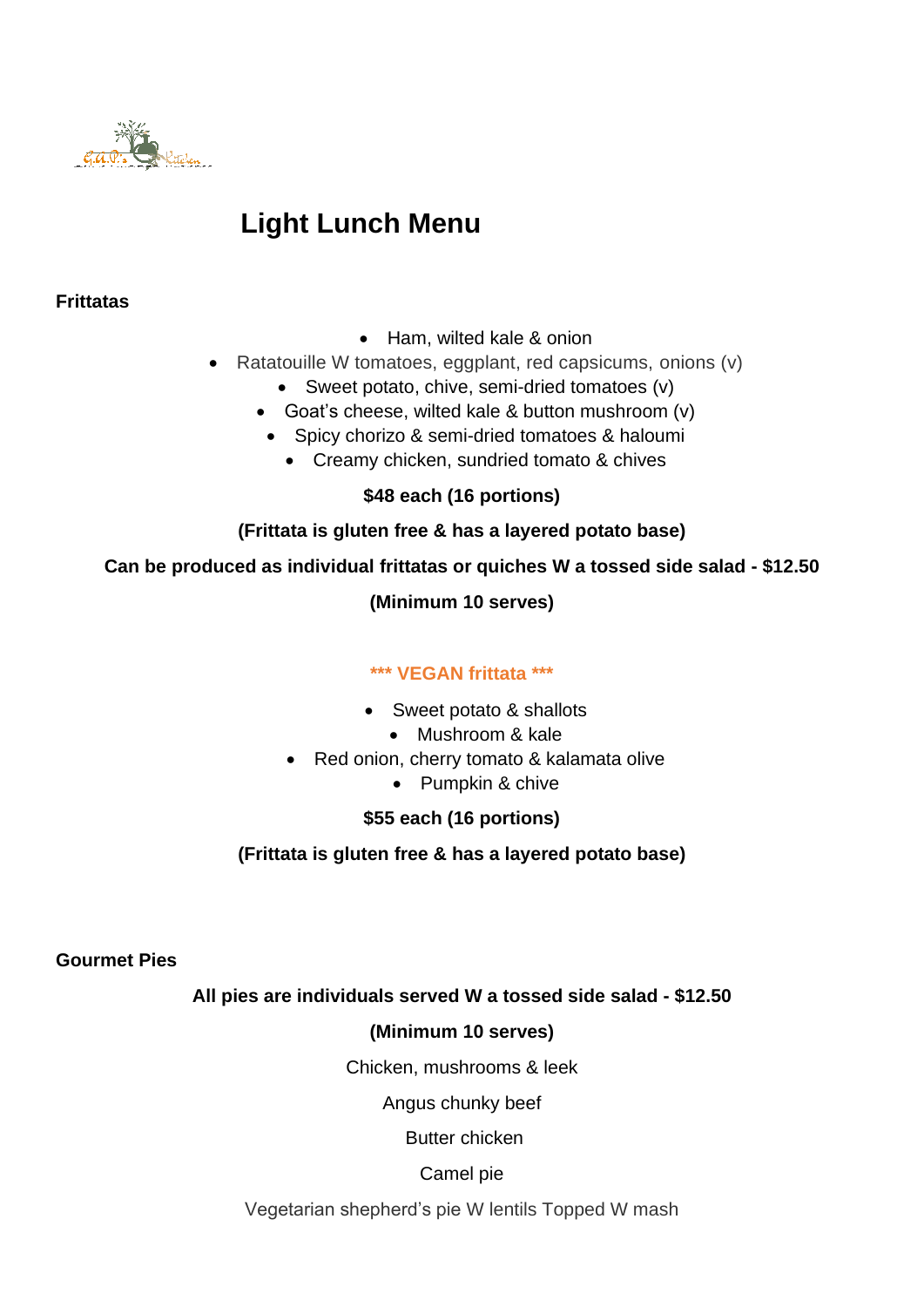

# **Hot Food Menu**

# **Homemade lasagnes & pasta bakes** – of your choice

- Bolognaise sauce (beef)
- Sweet potato, eggplant & cauliflower W Napoli sauce **V**
	- Chicken, mushroom & zucchini tortellini pasta bake
		- Tuna, pesto tortellini pasta bake

## **\$80 (8 – 10 portions) \$93 (8 – 10 portions) for vegan or gluten free (lasagnes only)**

**Curries** – of your choice.

- Lamb korma W sweet potato
	- Butter Chicken
- Vegetable curry with lentils, chickpeas, potato & spinach
	- Coconut beef curry
	- Chicken vindaloo
	- Served with Jasmine rice

**\$17.00 per serve (minimum 10 serves)**

**(Meals can be presented as individual hot packs or in steel trays)**

**Vegan or gluten free options available**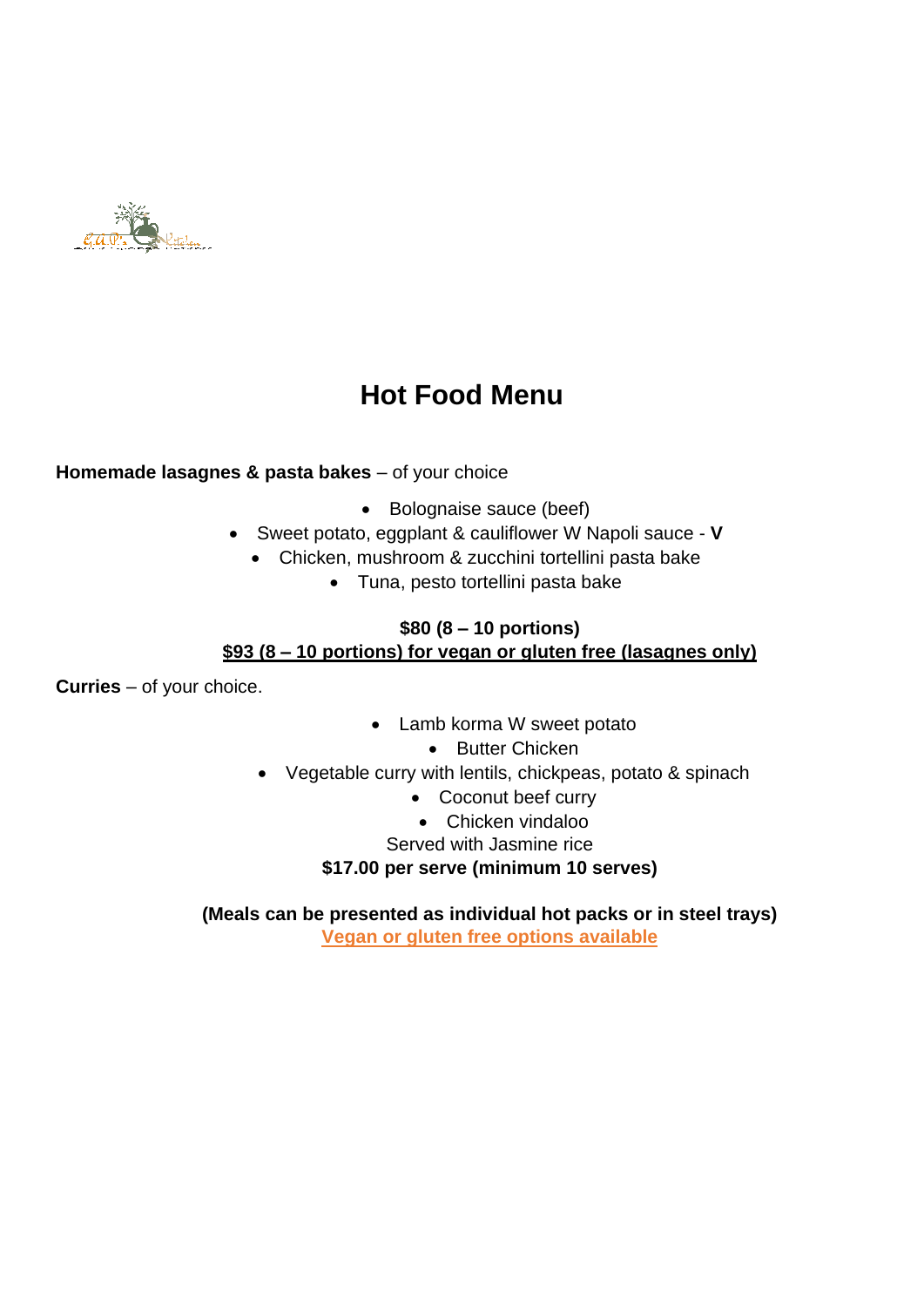

## **Roasts** – of your choice

- Garlic & rosemary roast lamb
- Roasted pork scotch with crackle & apple sauce
	- Fresh herb & garlic roast topside beef
		- BBQ Roast chicken Maryland

All roasts served with roasted pumpkin & potatoes, steamed vegetables & pan jus **\$17.00 per serve (minimum 10 serves)**

## **(Meals can be presented as individual hot packs or in steel trays) Gluten free options available**

**Stews** – of your choice

- Chicken Ragout
- Hungarian beef goulash
- Moroccan spiced goat stew
- Lamb slow Irish & bacon stew Served with white rice

## **\$17.00 per serve (minimum 10 serves)**

## **(Meals can presented as individual hot packs or in steel trays) Vegan or gluten free options available**

**Soups** – of your choice

- Chicken & vegetable
	- Roasted pumpkin
	- Vegetable & barley
		- Potato & leek
		- Corn chowder
- Served with dinner rolls & butter

**\$8.50 per serve (minimum 10 serves)**

**Vegan or gluten free options available**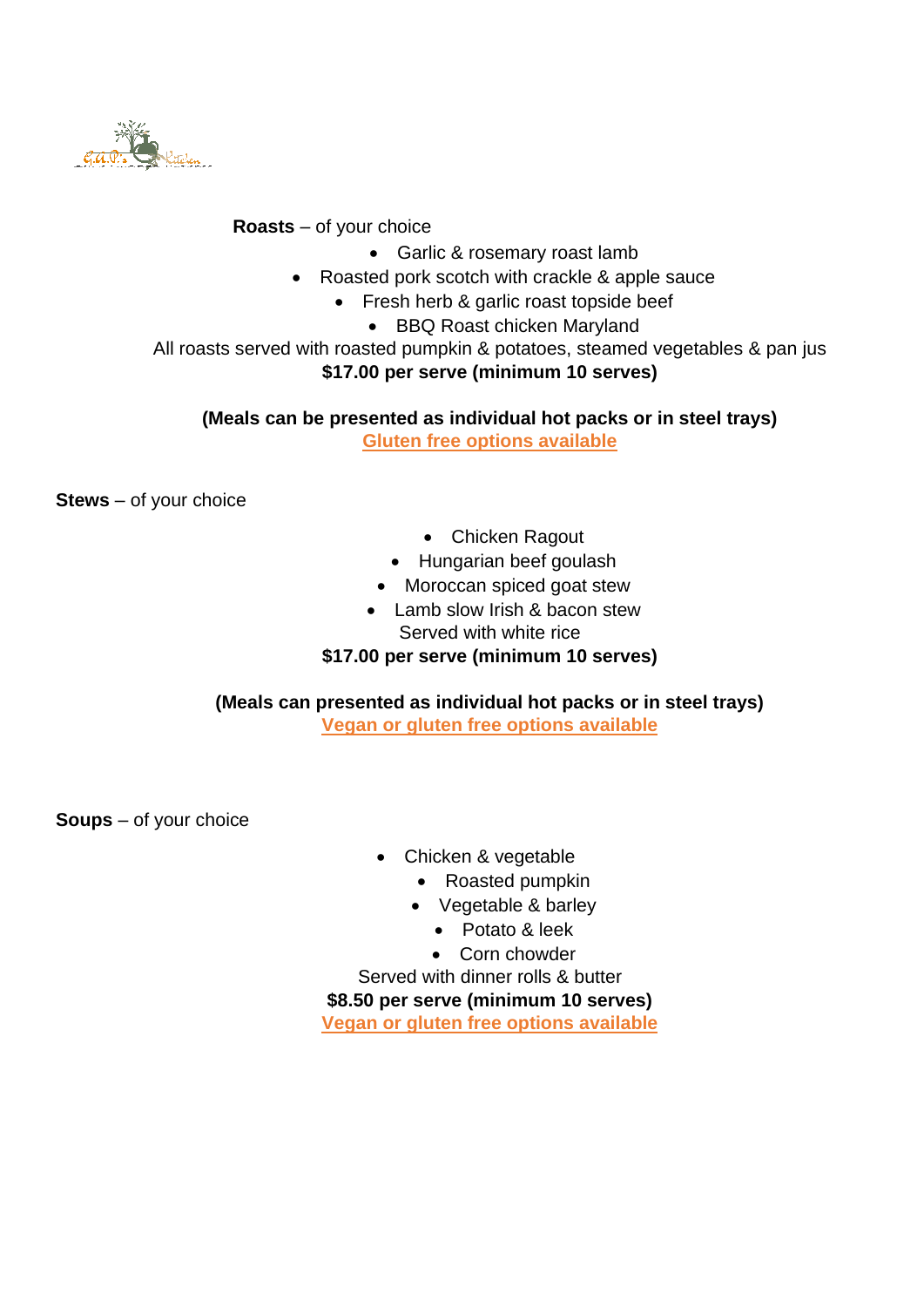

# **Seminar Catering**

Includes morning tea, lunch & afternoon tea

# **\$33 per person – minimum of 10 people**

**Dietary requirements may incur an extra charge**

# **Choose one of the following for morning tea & one for afternoon tea – both morning tea & afternoon tea come with a fruit platter**

Scones W jam & cream Assorted homemade biscuits Assorted sweet muffins Assorted savoury muffins Cheese & chive scones with butter Warm mini quiches

**Choose one of the following**

Assorted sandwiches & baguettes Assorted wraps & rolls Lasagne & salad Frittata & salad

Includes two deliveries per day to your venue

Fruit juice - \$8 for 2lt – includes disposable cups. Brewed coffee & tea station - \$3.50 pp - \$5 pp for all day Instant coffee & tea station - \$2.50 pp - \$4 pp for all day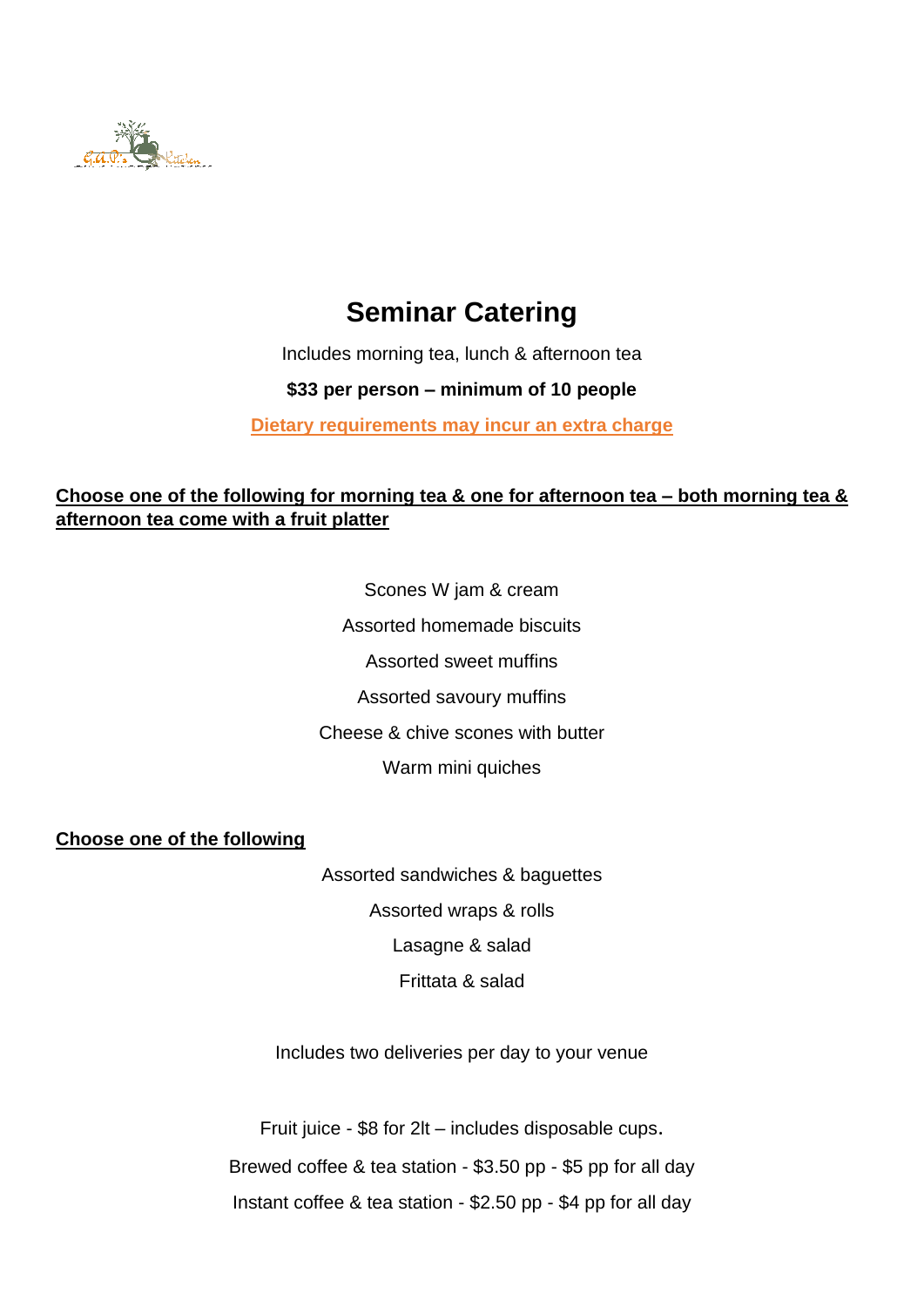

# **Finger Food Menu**

# **Choose five (5) of the following options per platter.**

# **Each platter serves 10 – 15 people**

# **\$110 per platter**

# **Cold finger food**

Tomato, basil brochette & balsamic drizzle W crusted bread **V** (10)

# Antipasto kebabs W basil pesto **V/GF** (8)

Crunchy Vegetable Dip W crusted bread **V** (10)

# Beet salad on a stick **V/GF** (8)

Cucumber-Stuffed Cherry Tomatoes **V/GF** (10)

Chicken Salad Caprese in pastry (8)

Bacon lettuce tomato bites (BLT) (10)

Classic Devilled eggs **V** (10)

Smoked salmon & cream cheese puffs (8)

Country terrine on Pumpernickel (8)

Marinated baby bocconcini in pesto, wrapped W prosciutto (8)

Peppered roast beef W blue cheese on a peppered crisp (8)

[Prawn, avocado and sweet chilli tarts](https://www.womensweeklyfood.com.au/recipes/prawn-avocado-and-sweet-chilli-tarts-4365) (8)

Sushi assorted (8)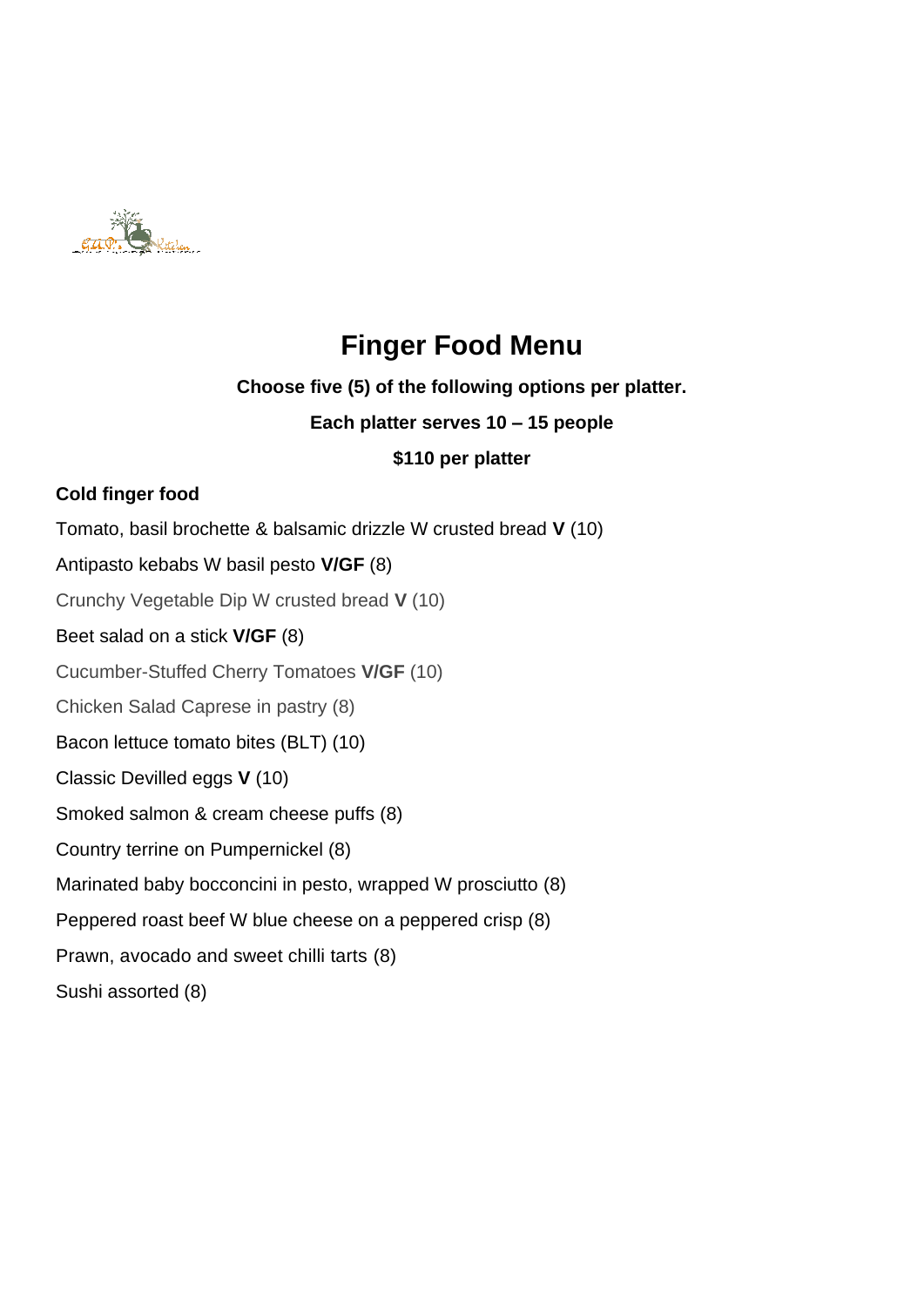

# **Hot finger food** Sausage rolls (HM) (10) Mini Chicken, mushroom & zucchini cheese quiche (HM) (8) Smoked salmon, pea & dill tartlets (HM) (8) Mini spinach & goat cheese quiche (HM) **V** (8) Mini Cornish pasties vegetable (HM) **V** (8) Polenta bites W a pesto dipping sauce **V** (10) Hot chicken, bacon, and apricot canapés (8) Cheese and herb Arancini balls W a warm Napoli sauce (HM) **V** (8) Mini camel pies (HM) W caramelised onion relish ((HM) **V** (8 Grilled Haloumi mini kebabs W tomato chutney **V/GF** (10) Kangaroo pieces crusted W dukkha and balsamic fig chutney (HM) **V** (8) Sautéed Tofu & vegetable skewers W Asian dipping sauce **V/GF** (8) Spinach & fetta turnovers **V** (8) Open baked roasted sweet potato & tofu Tartlets W aioli (HM) **V** (8)

# **Dessert finger food**

Blue berry & crème patisserie tartlets (8) Peach & macadamia bliss balls (8) Chocolate mousse tartlets (8) Fruit skewers W berry coulis (8) Peanut caramel bliss balls (8)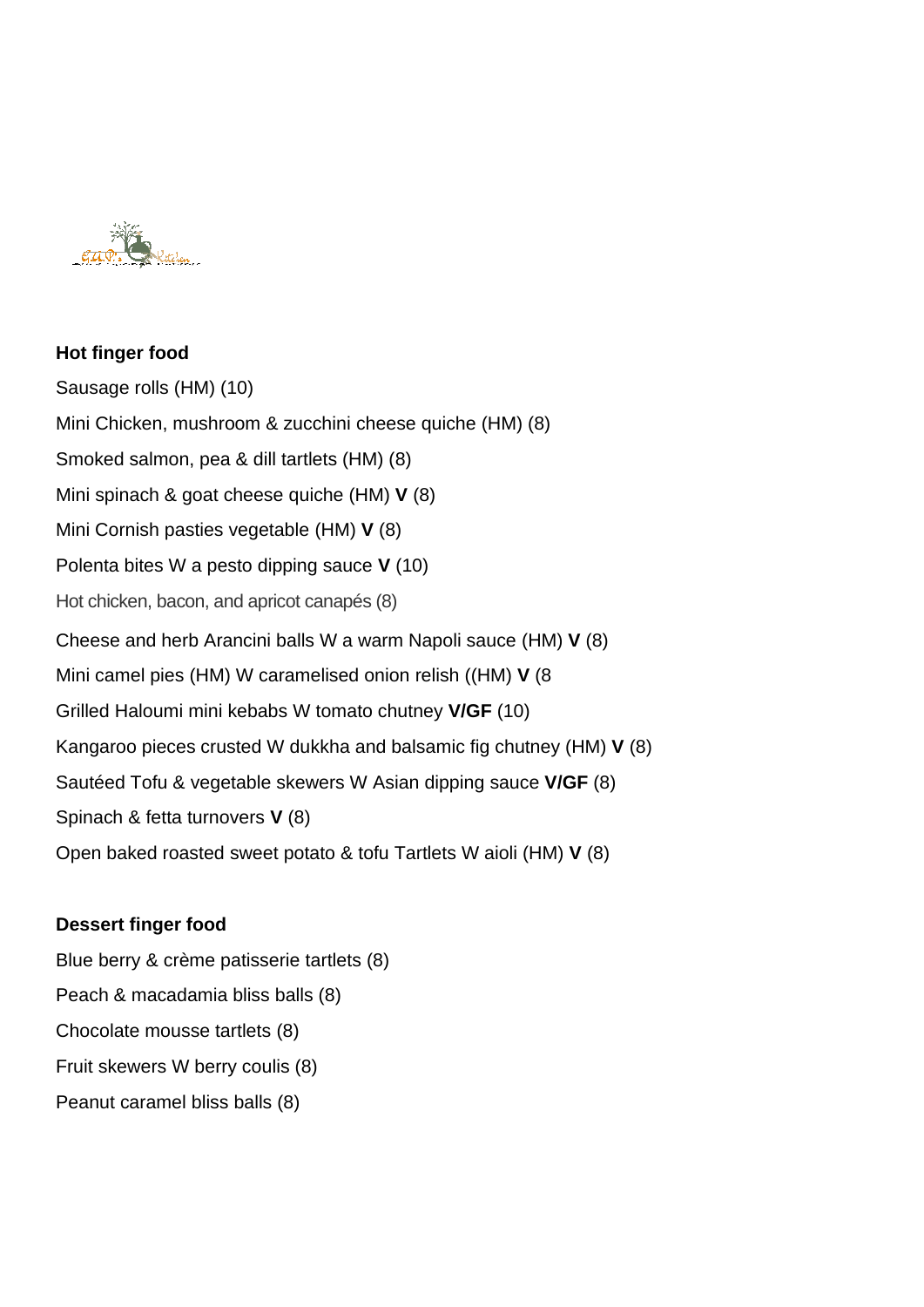

# **Salads and Sides**

## **Italian Pasta Salad**

Spiral, Italian sausage, cherry tomatoes, parsley, Spanish onion, sundried tomatoes with Italian dressing

Small \$55 Large \$85

## **Moroccan Couscous Salad (vegan)**

W sweet potato, roasted capsicum, red onion & parsley in a Moroccan dressing

Small \$55 Large \$85

## **Potato Salad (v)**

With spring onion, whole egg mayonnaise & seeded mustard

Small \$50 Large \$80 with bacon & eggs – Small \$60 Large \$90

## **Pesto Pasta Salad (v)**

With basil pesto, shredded parmesan and semi-dried tomatoes in a whole egg mayonnaise dressing. Small \$55 Large \$85

## **Sweet potato & Couscous Salad (v)**

W roasted capsicum, red onion & parsley in a fragrant dressing

Small \$55 Large \$85

# **Roasted Beetroot Salad (gf, v)**

Roasted beetroot served on a bed of baby spinach with feta, Spanish onion, walnuts & parsley

Small \$55 Large \$85

**Rainbow Power Salad (vegan)**

A team of colourful vegetables W chickpeas & low-GI freekeh

Small \$60 Large \$90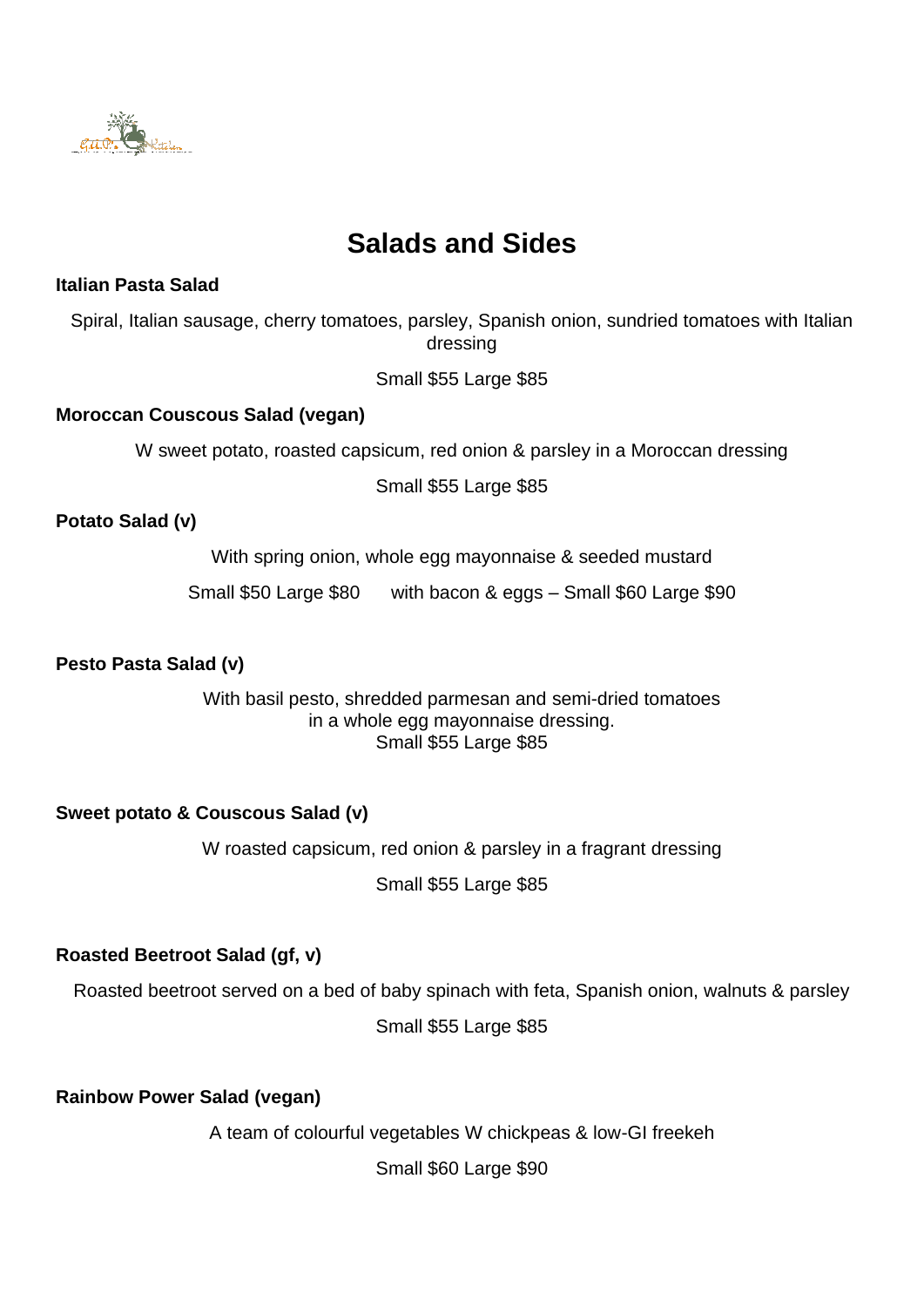

# **Brown Rice and Quinoa Salad (gf, vegan)**

Diced capsicum, zucchini, carrot, herbs, mixed seeds Small \$55 Large \$85

## **Pumpkin, Rice & Feta Salad (gf, v)**

With red & black quinoa, fresh baby leaves & pumpkin seeds in a fresh citrus dressing Small \$55 Large \$85

## **Wild Rice & sweet corn (v)**

W wild & brown rice, corn, capsicums, black beans & red onions W a Mexican dressing Small \$55 Large \$85

# **Coleslaw (gf, v)**

Red & green cabbage, carrots & Spanish onion with a creamy homemade dressing Small \$50 Large \$80

## **Tossed Green Salad (gf, vegan)**

Gourmet mixed lettuce, tomatoes, Spanish onion, cucumber & capsicum Small \$55 Large \$85

# **Tossed Greek Salad (gf, v)**

Iceberg lettuce, red & green capsicum, cherry tomatoes, cucumber, Spanish onion, Kalamata olives & feta

Small \$55 Large \$85

## **Roasted Pumpkin Salad (gf, vegan)**

Roasted pumpkin, Spanish onion, roasted capsicum, baby spinach leaves & toasted pine nuts

Small \$55 Large \$85